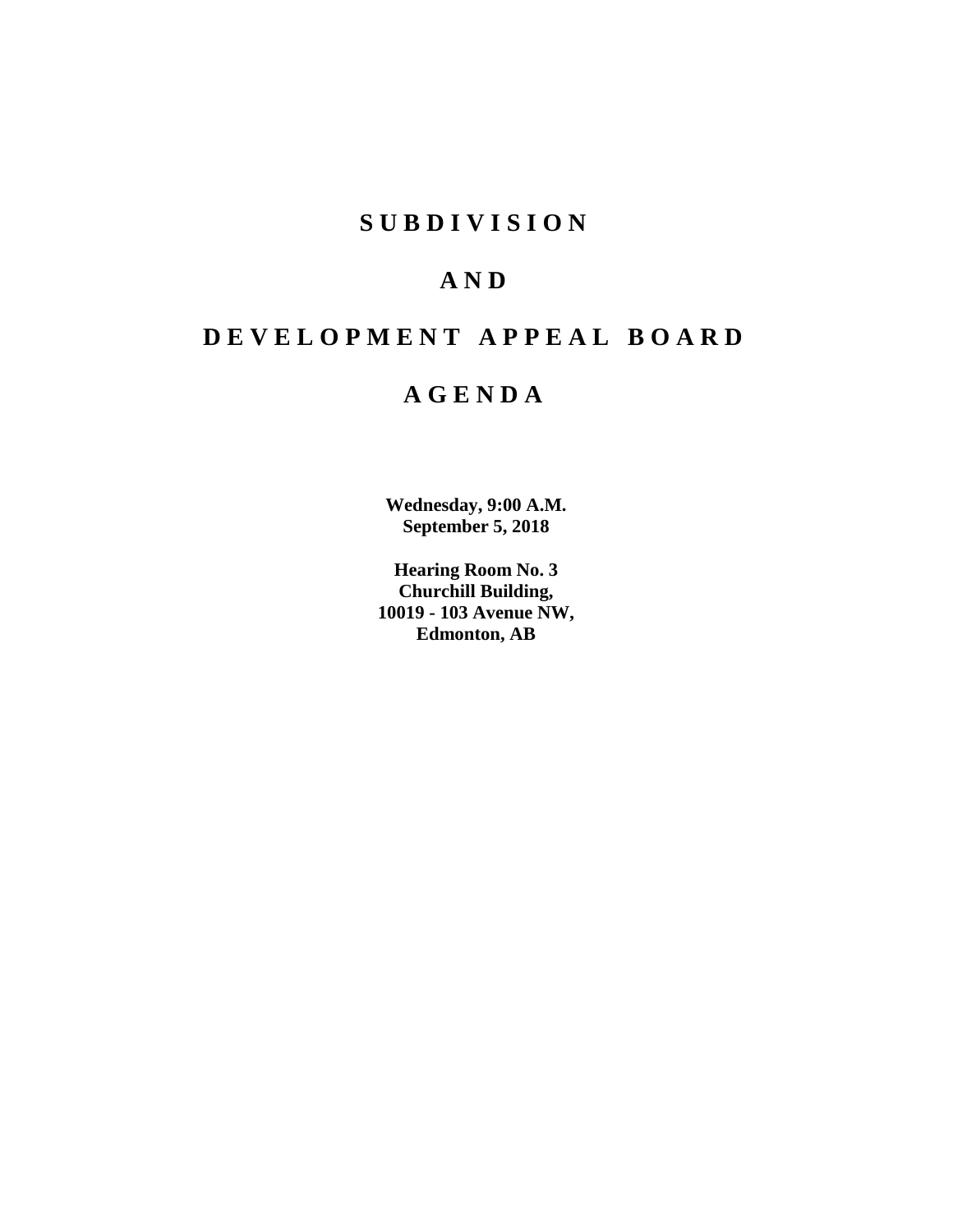# **SUBDIVISION AND DEVELOPMENT APPEAL BOARD HEARING ROOM NO. 3**

|       | 9:00 A.M.    | SDAB-D-18-135 | Add one additional Dwelling (Unit #209) to an<br>existing Apartment House, (total of 48<br>Dwellings), existing without permit                            |
|-------|--------------|---------------|-----------------------------------------------------------------------------------------------------------------------------------------------------------|
|       |              |               | 3511 - 118 Avenue NW<br>Project No.: 282470590-002                                                                                                        |
|       |              |               |                                                                                                                                                           |
| $\Pi$ | $10:30$ A.M. | SDAB-D-18-136 | Install (1) Minor Digital Off-premises<br>Freestanding Sign (2 Digital panels V-shaped<br>3.1m x 6.1m facing NE/SW)(OUTFRONT<br><b>MEDIA/SANDS HOTEL)</b> |
|       |              |               | $12340 -$ Fort Road NW<br>Project No.: 273339892-001                                                                                                      |
|       |              |               |                                                                                                                                                           |
|       | <b>NOTE:</b> |               | Unless otherwise stated, all references to "section numbers" refer to<br>the authority under the Edmonton Zoning Bylaw 12800.                             |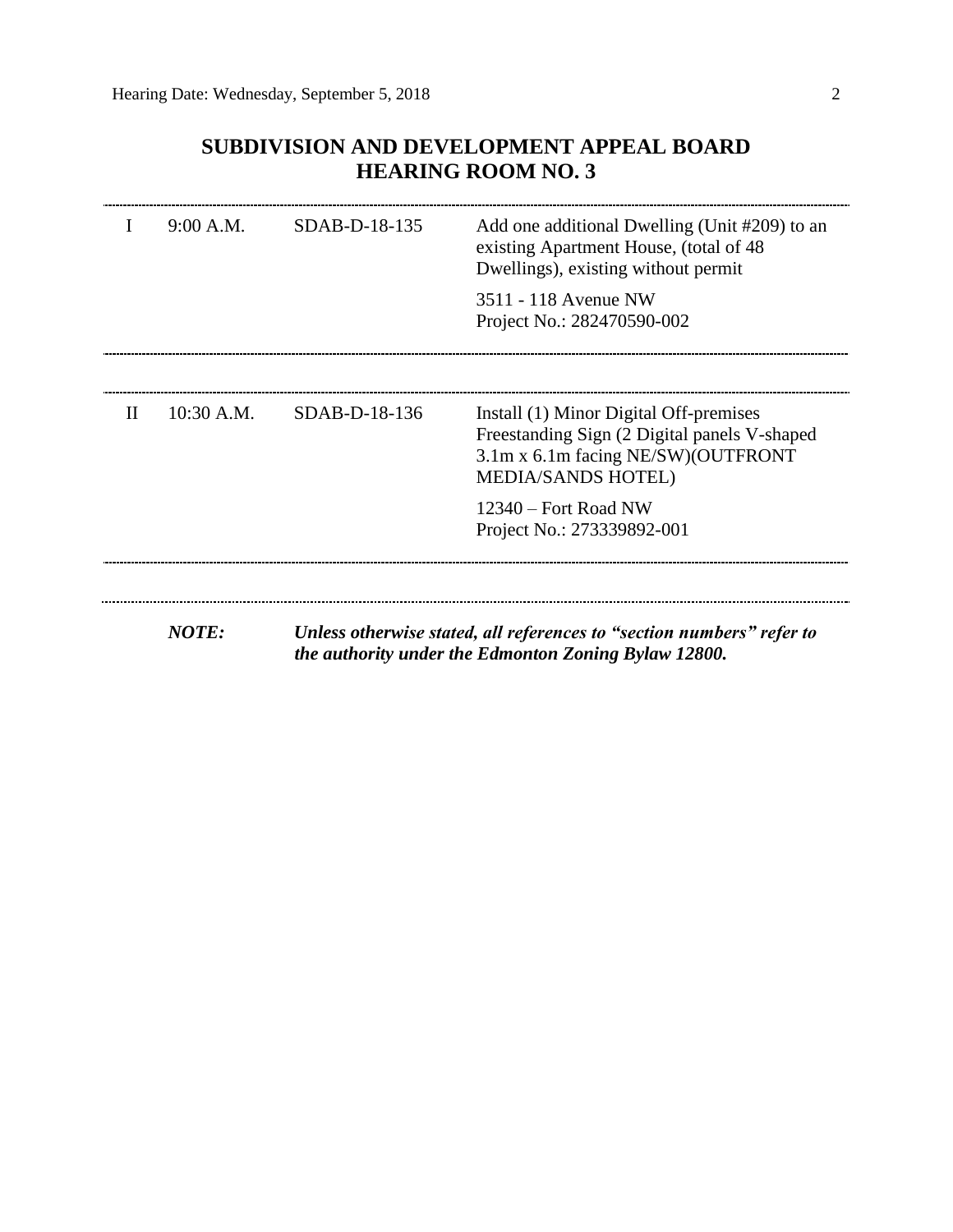#### ITEM I: 9:00 A.M. **FILE: SDAB-D-18-135**

| AN APPEAL FROM THE DECISION OF THE DEVELOPMENT OFFICER |                                                                                                                                |  |  |
|--------------------------------------------------------|--------------------------------------------------------------------------------------------------------------------------------|--|--|
| <b>APPELLANT:</b>                                      |                                                                                                                                |  |  |
| <b>APPLICATION NO.:</b>                                | 282470590-002                                                                                                                  |  |  |
| APPLICATION TO:                                        | Add one additional Dwelling (Unit #209)<br>to an existing Apartment House, (total of<br>48 Dwellings), existing without permit |  |  |
| DECISION OF THE<br>DEVELOPMENT AUTHORITY:              | Refused                                                                                                                        |  |  |
| <b>DECISION DATE:</b>                                  | August 7, 2018                                                                                                                 |  |  |
| DATE OF APPEAL:                                        | August 13, 2018                                                                                                                |  |  |
| <b>MUNICIPAL DESCRIPTION</b><br>OF SUBJECT PROPERTY:   | 3511 - 118 Avenue NW                                                                                                           |  |  |
| <b>LEGAL DESCRIPTION:</b>                              | Plan 4592NY Blk 6 Lot 1                                                                                                        |  |  |
| ZONE:                                                  | (RA7) Low Rise Apartment Zone                                                                                                  |  |  |
| OVERLAY:                                               | Medium Scale Residential Infill Overlay                                                                                        |  |  |
| STATUTORY PLAN:                                        | N/A                                                                                                                            |  |  |

# *Grounds for Appeal*

The Appellant provided the following reasons for appealing the decision of the Development Authority:

> The unit we are requesting a DP for already exists. The property is a 48 unit apartment building. Only 47 of the units have a DP. The application was denied because of zoning. Only 42 units are aloud so the planning dep doesn't have the authority to grant a permit for the existing 48th unit. The property conforms with all other guidelines and the area is in need of more rental housing.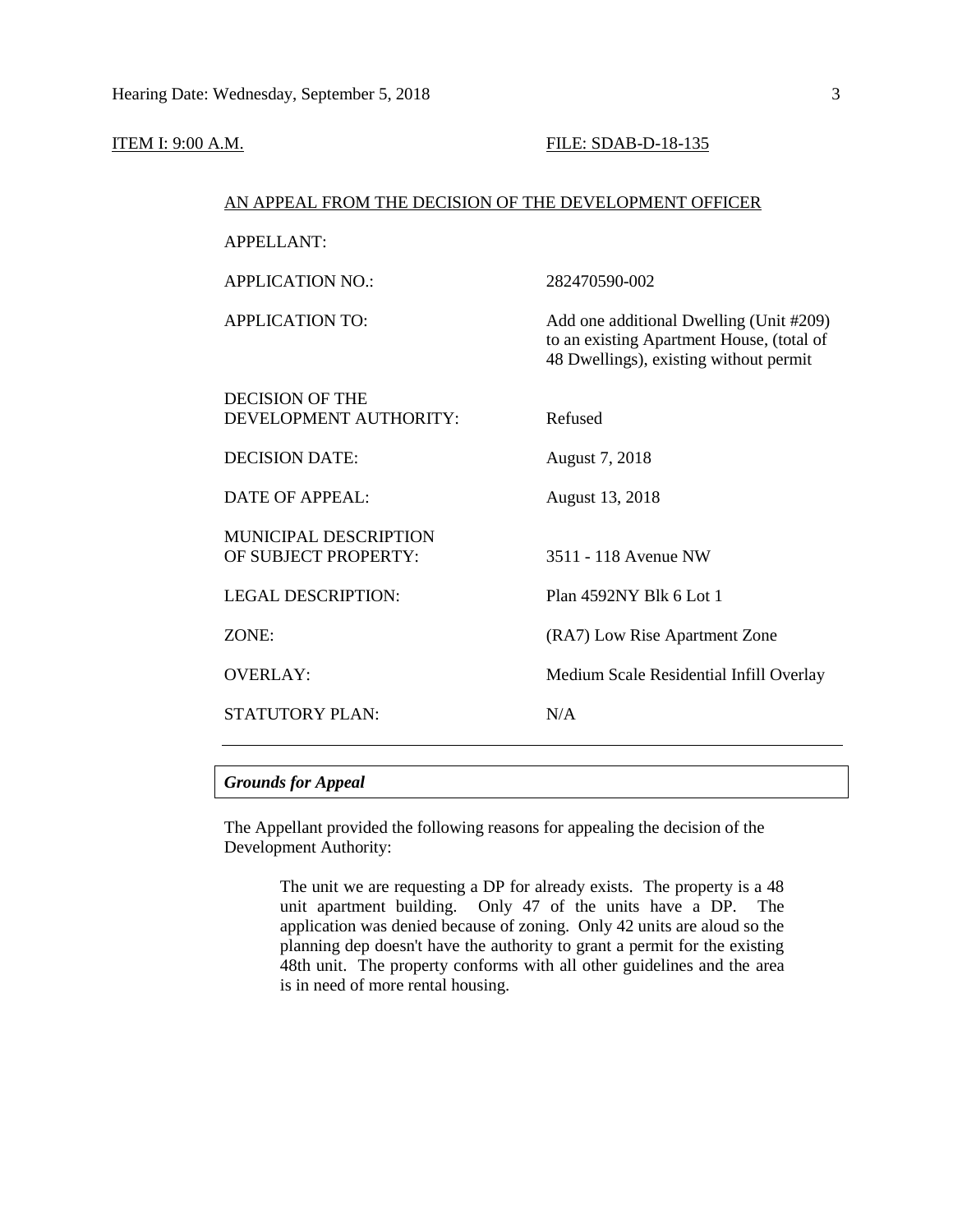#### *General Matters*

#### **Appeal Information:**

The *Municipal Government Act*, RSA 2000, c M-26 states the following:

# **Grounds for Appeal**

**685(1)** If a development authority

- (a) fails or refuses to issue a development permit to a person,
- (b) issues a development permit subject to conditions, or
- (c) issues an order under section 645,

the person applying for the permit or affected by the order under section 645 may appeal to the subdivision and development appeal board.

### **Appeals**

**686(1)** A development appeal to a subdivision and development appeal board is commenced by filing a notice of the appeal, containing reasons, with the board,

- (a) in the case of an appeal made by a person referred to in section 685(1)
	- (i) with respect to an application for a development permit,
		- (A) within 21 days after the date on which the written decision is given under section 642, […]

#### **Hearing and Decision**

**687(3)** In determining an appeal, the subdivision and development appeal board

…

- (a.1) must comply with the land use policies;
- (a.2) subject to section 638, must comply with any applicable statutory plans;
- (a.3) subject to clause (d), must comply with any land use bylaw in effect;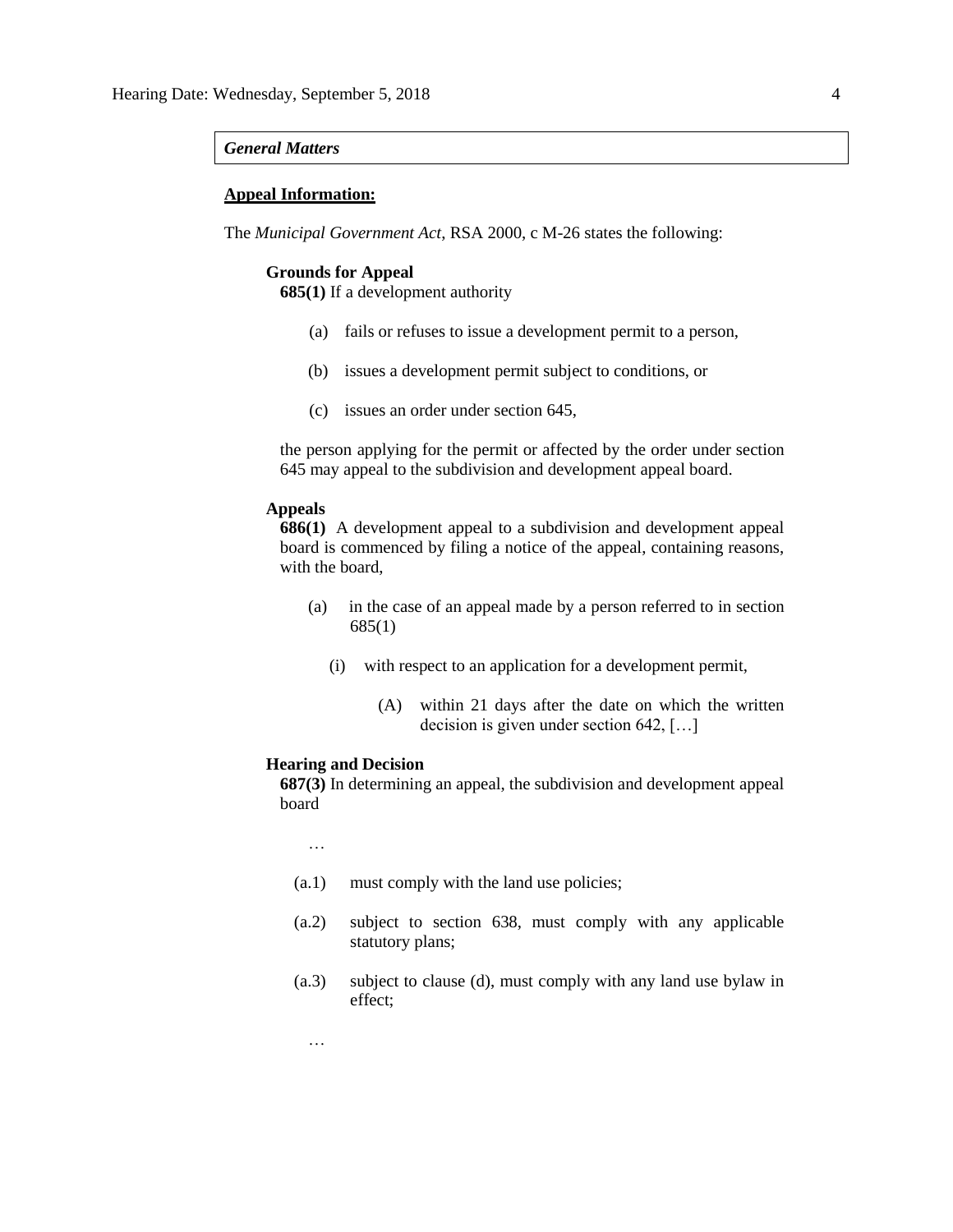- (c) may confirm, revoke or vary the order, decision or development permit or any condition attached to any of them or make or substitute an order, decision or permit of its own;
- (d) may make an order or decision or issue or confirm the issue of a development permit even though the proposed development does not comply with the land use bylaw if, in its opinion,
	- (i) the proposed development would not
		- (A) unduly interfere with the amenities of the neighbourhood, or
		- (B) materially interfere with or affect the use, enjoyment or value of neighbouring parcels of land,

and

(ii) the proposed development conforms with the use prescribed for that land or building in the land use bylaw.

## **Non-conforming use and non-conforming buildings**

**643(1)** If a development permit has been issued on or before the day on which a land use bylaw or a land use amendment bylaw comes into force in a municipality and the bylaw would make the development in respect of which the permit was issued a non-conforming use or non-conforming building, the development permit continues in effect in spite of the coming into force of the bylaw.

**(2)** A non-conforming use of land or a building may be continued but if that use is discontinued for a period of 6 consecutive months or more, any future use of the land or building must conform with the land use bylaw then in effect.

**(3)** A non-conforming use of part of a building may be extended throughout the building but the building, whether or not it is a nonconforming building, may not be enlarged or added to and no structural alterations may be made to it or in it.

**(4)** A non-conforming use of part of a lot may not be extended or transferred in whole or in part to any other part of the lot and no additional buildings may be constructed on the lot while the nonconforming use continues.

**(5) A non-conforming building may continue to be used but the building may not be enlarged, added to, rebuilt or structurally altered except**

**(a) to make it a conforming building,**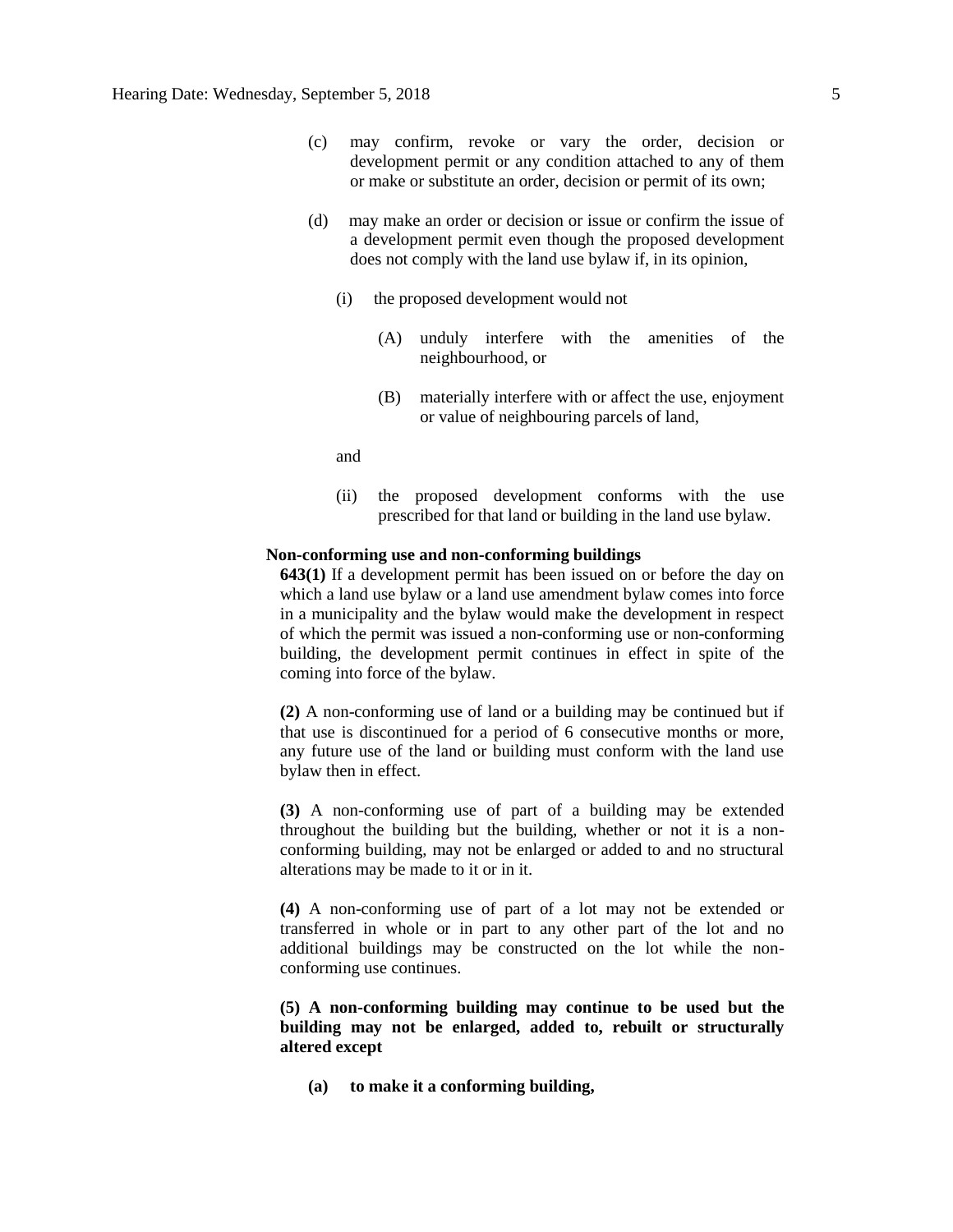**(b) for routine maintenance of the building, if the development authority considers it necessary, or** 

# **(c) in accordance with a land use bylaw that provides minor variance powers to the development authority for the purposes of this section.**

**(6)** If a non-conforming building is damaged or destroyed to the extent of more than 75percent of the value of the building above its foundation, the building may not be repaired or rebuilt except in accordance with the land use bylaw.

**(7)** The land use or the use of a building is not affected by a change of ownership or tenancy of the land or building.

#### **General Provisions from the** *Edmonton Zoning Bylaw:*

Under section 210.2(1), **Apartment Housing** is a **Permitted Use** in the (RA7) Low Rise Apartment Zone.

Under section 7.2(1), **Apartment Housing** means:

development consisting of one or more Dwellings contained within a building in which the Dwellings are arranged in any horizontal or vertical configuration, which does not conform to the definition of any other Residential Use.

Under section 6.1, **Dwelling** means:

a self contained unit comprised of one or more rooms accommodating sitting, sleeping, sanitary facilities, and a principal kitchen for food preparation, cooking, and serving. A Dwelling is used permanently or semi-permanently as a residence for a single Household.

Section 210.1 states that the **General Purpose** of the **(RA7) Low Rise Apartment Zone** is "To provide a Zone for Low Rise Apartments."

Section 823.1 states that the **General Purpose** of the **Medium Scale Residential Infill Overlay** is:

to accommodate the development of medium-scale infill housing in Edmonton's mature residential neighbourhoods in a manner that ensures compatibility with adjacent properties while maintaining or enhancing a pedestrian-friendly streetscape.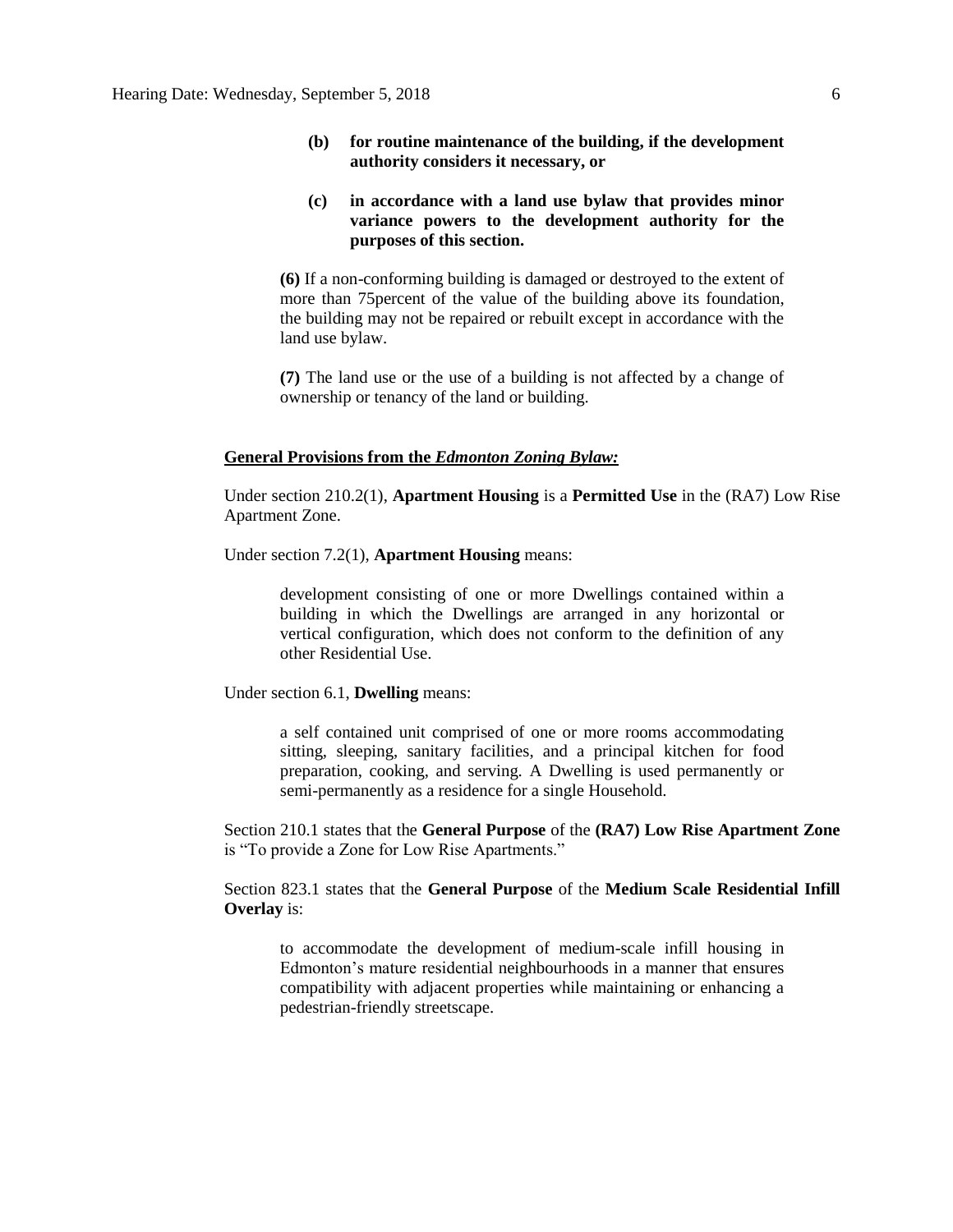## *Density*

Section 210.4(2) states "The maximum Density shall be 125 Dwellings/ha; […]"

Under section 6.1, **Density** means "when used in reference to Residential and Residential-Related development, the number of Dwellings on a Site expressed as Dwellings per hectare."

#### **Development Officer's Determination**

**Density - Maximum density is 142 dwellings/ha instead of 125 dwellings/ha (Section 210.4.2).** [unedited]

#### *Amenity Area*

Section 210.4(11) states "Amenity Area shall be provided in accordance with Section 46 of this Bylaw."

Section 46.2 states "unless otherwise specified in this Bylaw, Amenity Area shall be provided in accordance with Table 46(2)."

Table 46(2) Amenity Area requirements:

|           | Minimum          | Minimum          | Maximum             |
|-----------|------------------|------------------|---------------------|
|           | Area<br>Amenity  | percentage of    | percentage of total |
|           | provided on Site | total required   | required Amenity    |
|           | per Dwelling     | Amenity Area     | Area provided on    |
|           |                  | provided on Site | Site in a Yard      |
|           |                  | at ground level  | abutting a public   |
|           |                  |                  | roadway<br>other    |
|           |                  |                  | than a Lane at      |
|           |                  |                  | ground level        |
| d.        | $7.5 \text{ m2}$ | $0\%$            | 50%                 |
| Apartment |                  |                  |                     |
| Housing   |                  |                  |                     |

Under section 6.1, **Amenity Area** means:

a. with respect to Residential Uses, space outside a Dwelling or Sleeping Unit provided for the active or passive recreation and enjoyment of the occupants of a residential development, which may be for private or communal use and owned individually or in common, subject to the regulations of this Bylaw;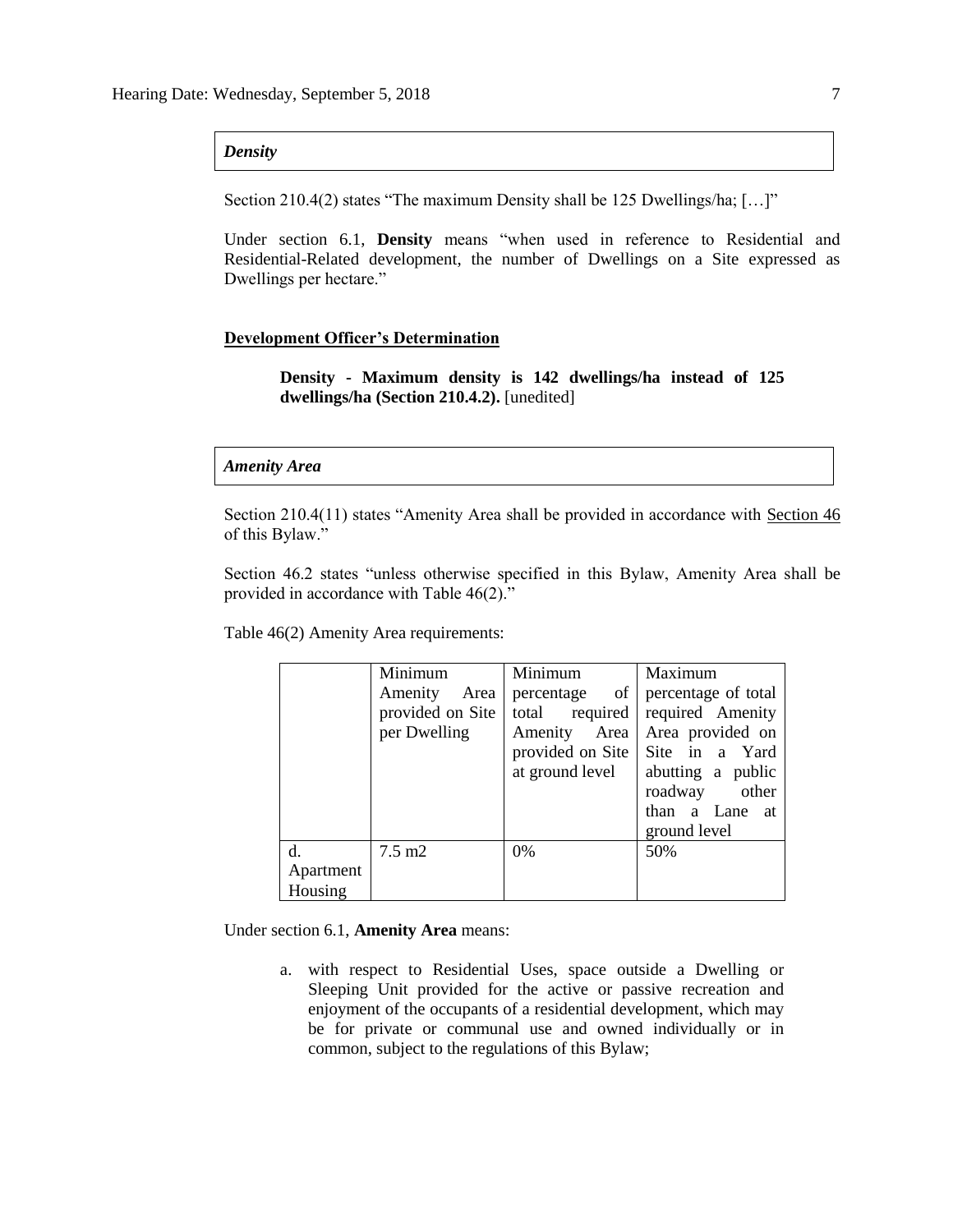- b. with respect to non-Residential Uses, space provided for the active or passive recreation and enjoyment of the public, during the hours which the development is open to the public, which shall be owned and maintained by the owners of the development, subject to the regulations of this Bylaw; and
- c. with respect to both Residential and non-Residential Uses, may include indoor or outdoor space, Platform Structures, Rooftop Terraces, and Accessory structures.

The following is an example provided for illustrative purposes only:



#### **Development Officer's Determination**

**Amenity Area - No amenity area is provided for the additional dwelling (Section 46.2.d).** [unedited]

*Non-conforming building*

**Development Officer's Determination**

**NOTE:**

**- This existing apartment house no longer conforms to current zoning rules, which may have changed since it was originally constructed.** [unedited]

## Notice to Applicant/Appellant

Provincial legislation requires that the Subdivision and Development Appeal Board issue its official decision in writing within fifteen days of the conclusion of the hearing.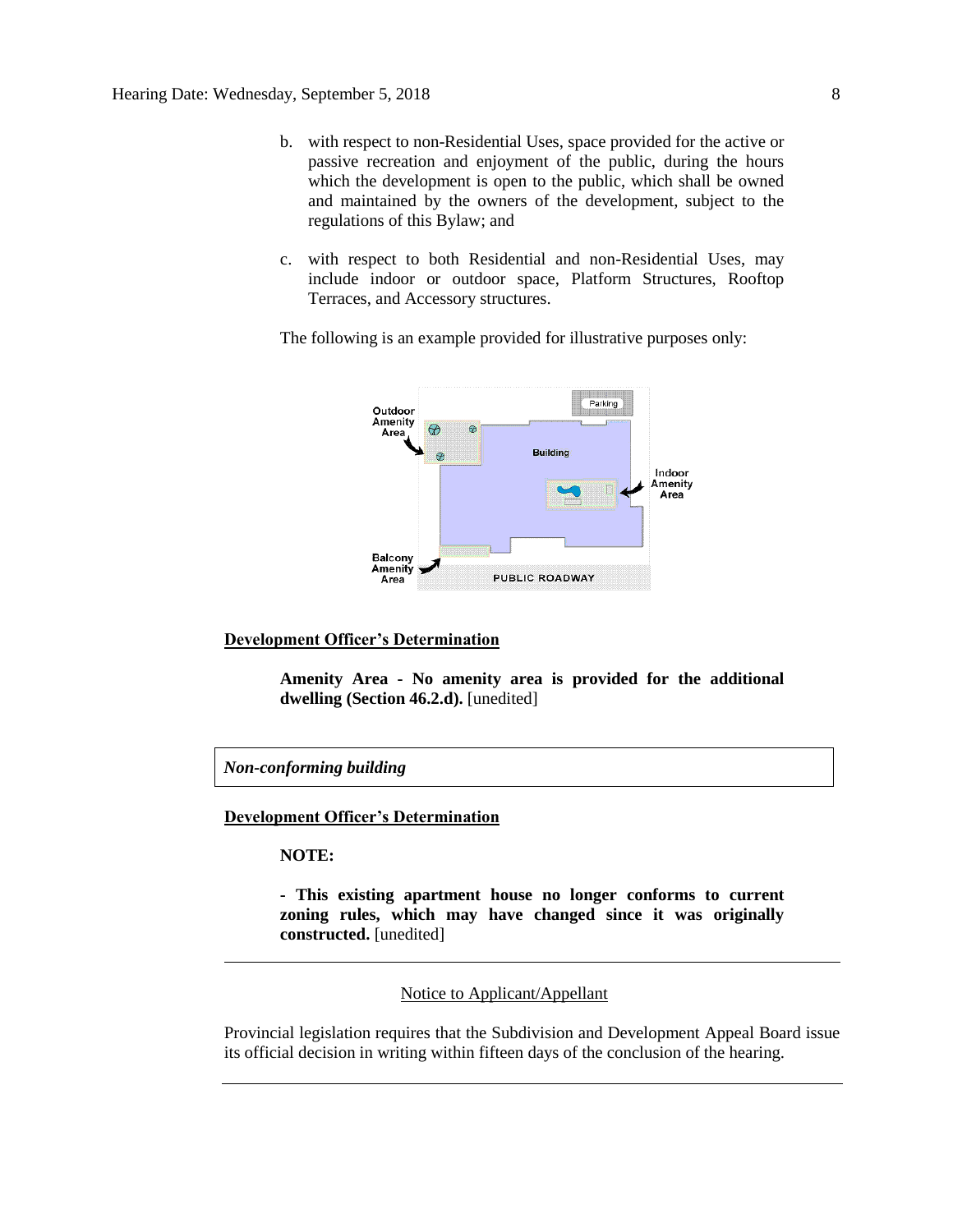| <b>dimonton</b>                                                                                                                                                                                                                                                                                                                               |                                                                           | <b>Application for</b>          |                                                         | Project Number: 282470590-002<br><b>Application Date:</b><br>JUN 04, 2018<br>Printed:<br>August 14, 2018 at 9:05 AM<br>Page:<br>1 of 1                                                                                                                      |
|-----------------------------------------------------------------------------------------------------------------------------------------------------------------------------------------------------------------------------------------------------------------------------------------------------------------------------------------------|---------------------------------------------------------------------------|---------------------------------|---------------------------------------------------------|-------------------------------------------------------------------------------------------------------------------------------------------------------------------------------------------------------------------------------------------------------------|
|                                                                                                                                                                                                                                                                                                                                               |                                                                           | <b>Major Development Permit</b> |                                                         |                                                                                                                                                                                                                                                             |
| This document is a Development Permit Decision for the development application described below.                                                                                                                                                                                                                                               |                                                                           |                                 |                                                         |                                                                                                                                                                                                                                                             |
| Applicant<br>Property Address(es) and Legal Description(s)                                                                                                                                                                                                                                                                                    |                                                                           |                                 |                                                         |                                                                                                                                                                                                                                                             |
|                                                                                                                                                                                                                                                                                                                                               |                                                                           |                                 | 3511 - 118 AVENUE NW<br>Plan 4592NY Blk 6 Lot 1         |                                                                                                                                                                                                                                                             |
|                                                                                                                                                                                                                                                                                                                                               |                                                                           |                                 |                                                         |                                                                                                                                                                                                                                                             |
|                                                                                                                                                                                                                                                                                                                                               |                                                                           | Suite:                          | <b>Specific Address(es)</b>                             | 209, 3511 - 118 AVENUE NW                                                                                                                                                                                                                                   |
|                                                                                                                                                                                                                                                                                                                                               |                                                                           |                                 | Entryway: 3511 - 118 AVENUE NW                          |                                                                                                                                                                                                                                                             |
|                                                                                                                                                                                                                                                                                                                                               |                                                                           |                                 | Building: 3511 - 118 AVENUE NW                          |                                                                                                                                                                                                                                                             |
| <b>Scope of Application</b>                                                                                                                                                                                                                                                                                                                   |                                                                           |                                 |                                                         |                                                                                                                                                                                                                                                             |
|                                                                                                                                                                                                                                                                                                                                               |                                                                           |                                 |                                                         | To add one additional Dwelling (Unit #209) to an existing Apartment House, (total of 48 Dwellings), existing without permit.                                                                                                                                |
| <b>Permit Details</b>                                                                                                                                                                                                                                                                                                                         |                                                                           |                                 |                                                         |                                                                                                                                                                                                                                                             |
|                                                                                                                                                                                                                                                                                                                                               |                                                                           |                                 |                                                         |                                                                                                                                                                                                                                                             |
| Class of Permit: Class B<br>Gross Floor Area (sq.m.):                                                                                                                                                                                                                                                                                         |                                                                           |                                 | <b>Contact Person:</b>                                  |                                                                                                                                                                                                                                                             |
| New Sewer Service Required: Y                                                                                                                                                                                                                                                                                                                 |                                                                           |                                 | Lot Grading Needed?: N/A<br>NumberOfMainFloorDwellings: |                                                                                                                                                                                                                                                             |
| Site Area (sq. m.): 3389.18                                                                                                                                                                                                                                                                                                                   | Stat. Plan Overlay/Annex Area: Medium Scale<br>Residential Infill Overlay |                                 |                                                         |                                                                                                                                                                                                                                                             |
| I/We certify that the above noted details are correct.                                                                                                                                                                                                                                                                                        |                                                                           |                                 |                                                         |                                                                                                                                                                                                                                                             |
| Applicant signature:                                                                                                                                                                                                                                                                                                                          |                                                                           |                                 |                                                         |                                                                                                                                                                                                                                                             |
| <b>Development Application Decision</b><br>Refused<br>Issue Date: Aug 07, 2018 Development Authority: YEUNG, KENNETH<br><b>Reason for Refusal</b><br>Density - Maximum density is 142 dwellings/ha instead of 125 dwellings/ha (Section 210.4.2).<br>Amenity Area - No amenity area is provided for the additional dwelling (Section 46.2.d). |                                                                           |                                 |                                                         |                                                                                                                                                                                                                                                             |
| NOTE:                                                                                                                                                                                                                                                                                                                                         |                                                                           |                                 |                                                         |                                                                                                                                                                                                                                                             |
| constructed.<br><b>Rights of Appeal</b><br>through 689 of the Municipal Government Act.                                                                                                                                                                                                                                                       |                                                                           |                                 |                                                         | - This existing apartment house no longer conforms to current zoning rules, which may have changed since it was originally<br>The Applicant has the right of appeal within 21 days after the date on which the decision is made, as outlined in Section 683 |
| Fees                                                                                                                                                                                                                                                                                                                                          |                                                                           |                                 |                                                         |                                                                                                                                                                                                                                                             |
|                                                                                                                                                                                                                                                                                                                                               | <b>Fee Amount</b>                                                         | <b>Amount Paid</b>              | Receipt#                                                | <b>Date Paid</b>                                                                                                                                                                                                                                            |
| Major Dev. Application Fee<br>Sanitary Sewer Trunk Fund 2012+<br><b>Total GST Amount:</b><br><b>Totals for Permit:</b><br>$($1,629.00$ outstanding)                                                                                                                                                                                           | \$835.00<br>\$1,629.00<br>\$0.00<br>\$2,464.00                            | \$835.00<br>\$835.00            | 05076460                                                | Jun 04, 2018                                                                                                                                                                                                                                                |
|                                                                                                                                                                                                                                                                                                                                               |                                                                           |                                 |                                                         |                                                                                                                                                                                                                                                             |
|                                                                                                                                                                                                                                                                                                                                               |                                                                           | THIS IS NOT A PERMIT            |                                                         |                                                                                                                                                                                                                                                             |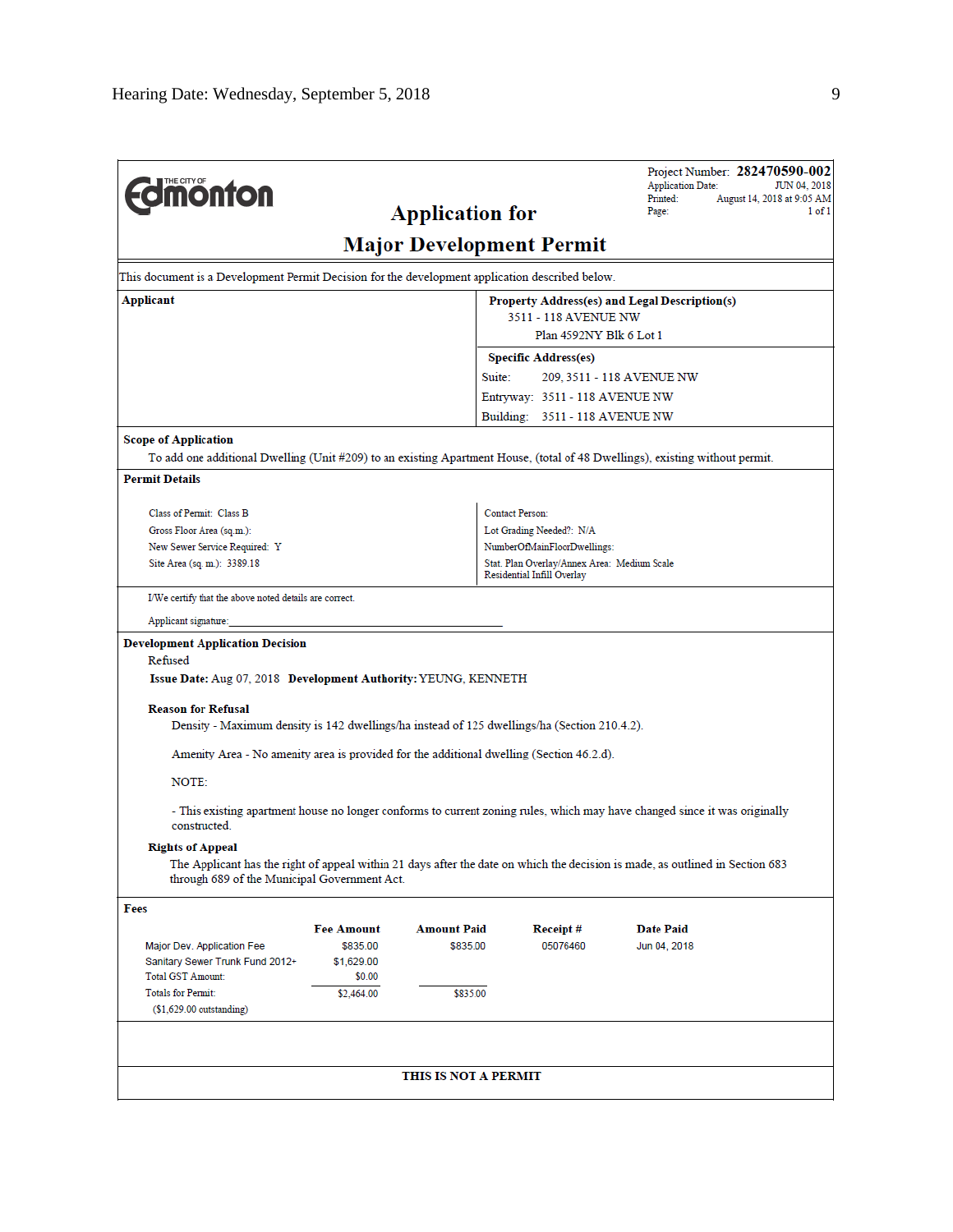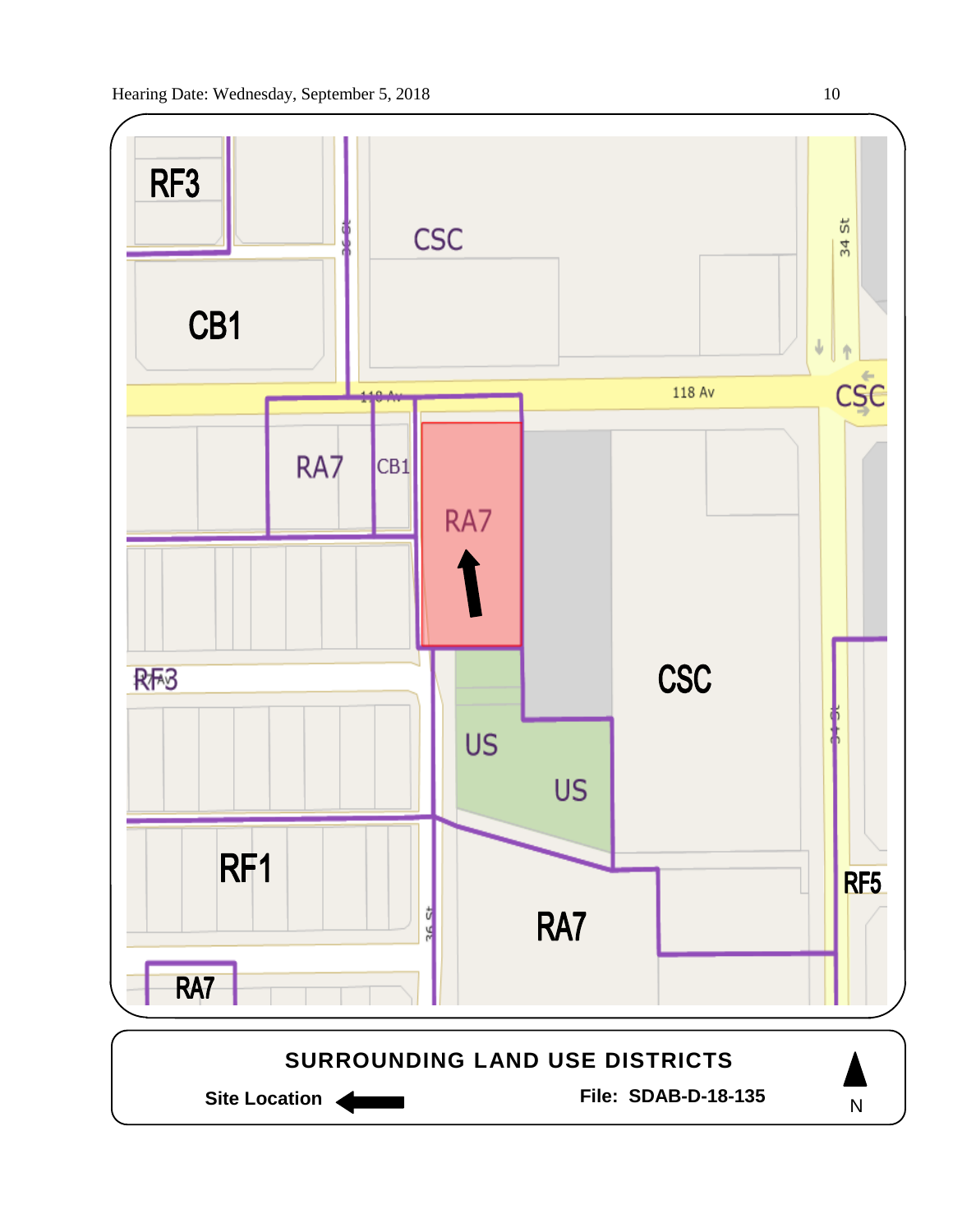| <b>ITEM II: 10:30 A.M.</b> |                                                        | FILE: SDAB-D-18-136                                                                                                                                    |  |  |  |
|----------------------------|--------------------------------------------------------|--------------------------------------------------------------------------------------------------------------------------------------------------------|--|--|--|
|                            | AN APPEAL FROM THE DECISION OF THE DEVELOPMENT OFFICER |                                                                                                                                                        |  |  |  |
|                            | <b>APPELLANT:</b>                                      |                                                                                                                                                        |  |  |  |
|                            | <b>APPLICATION NO.:</b>                                | 273339892-001                                                                                                                                          |  |  |  |
|                            | <b>APPLICATION TO:</b>                                 | Install (1) Minor Digital Off-premises<br>Freestanding Sign (2 Digital panels V-<br>shaped 3.1m x 6.1m facing<br>NE/SW)(OUTFRONT MEDIA/SANDS<br>HOTEL) |  |  |  |
|                            | <b>DECISION OF THE</b><br>DEVELOPMENT AUTHORITY:       | Refused                                                                                                                                                |  |  |  |
|                            | <b>DECISION DATE:</b>                                  | July 30, 2018                                                                                                                                          |  |  |  |
|                            | <b>DATE OF APPEAL:</b>                                 | <b>August 8, 2018</b>                                                                                                                                  |  |  |  |
|                            | <b>MUNICIPAL DESCRIPTION</b><br>OF SUBJECT PROPERTY:   | 12340 – Fort Road NW                                                                                                                                   |  |  |  |
|                            | <b>LEGAL DESCRIPTION:</b>                              | Plan 9525276 Blk 20 Lot 22                                                                                                                             |  |  |  |
|                            | ZONE:                                                  | (CSC) Shopping Centre Zone                                                                                                                             |  |  |  |
|                            | <b>OVERLAY:</b>                                        | N/A                                                                                                                                                    |  |  |  |
|                            | <b>STATUTORY PLAN:</b>                                 | Yellowhead Corridor Area Structure Plan                                                                                                                |  |  |  |
|                            |                                                        |                                                                                                                                                        |  |  |  |

# *Grounds for Appeal*

The Appellant provided the following reasons for appealing the decision of the Development Authority:

> Sign was built in 2013, with no issues from City of Edmonton Development Authority. Surrounding area has not changed since sign was applied for and built. Sign is actually set back further from property line than was proposed.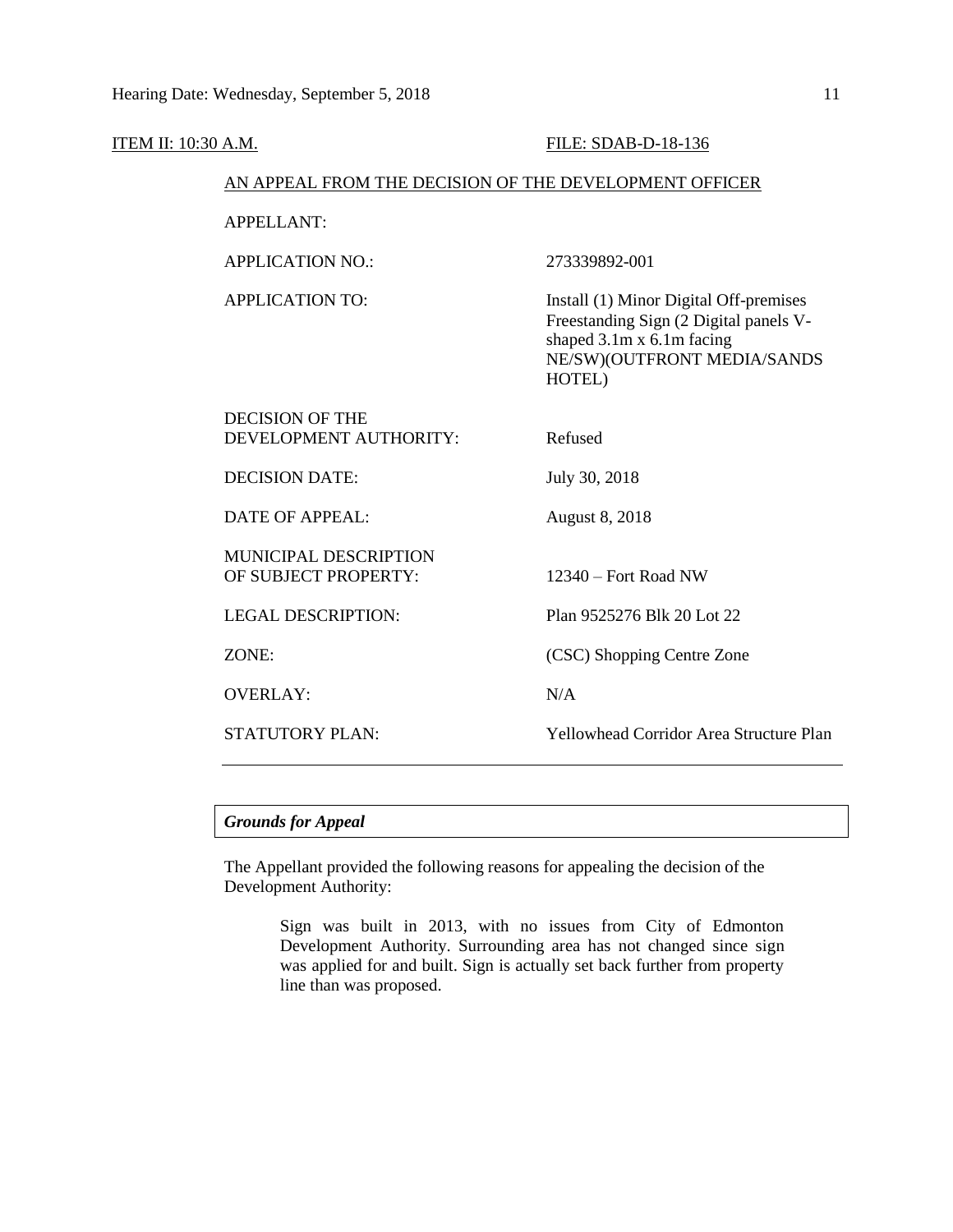#### *General Matters*

### **Appeal Information:**

The *Municipal Government Act*, RSA 2000, c M-26 states the following:

## **Grounds for Appeal**

**685(1)** If a development authority

- (a) fails or refuses to issue a development permit to a person,
- (b) issues a development permit subject to conditions, or
- (c) issues an order under section 645,

the person applying for the permit or affected by the order under section 645 may appeal to the subdivision and development appeal board.

### **Appeals**

**686(1)** A development appeal to a subdivision and development appeal board is commenced by filing a notice of the appeal, containing reasons, with the board,

- (a) in the case of an appeal made by a person referred to in section 685(1)
	- (i) with respect to an application for a development permit,
		- (A) within 21 days after the date on which the written decision is given under section 642, […]

#### **Hearing and Decision**

**687(3)** In determining an appeal, the subdivision and development appeal board

…

- (a.1) must comply with the land use policies;
- (a.2) subject to section 638, must comply with any applicable statutory plans;
- (a.3) subject to clause (d), must comply with any land use bylaw in effect;

…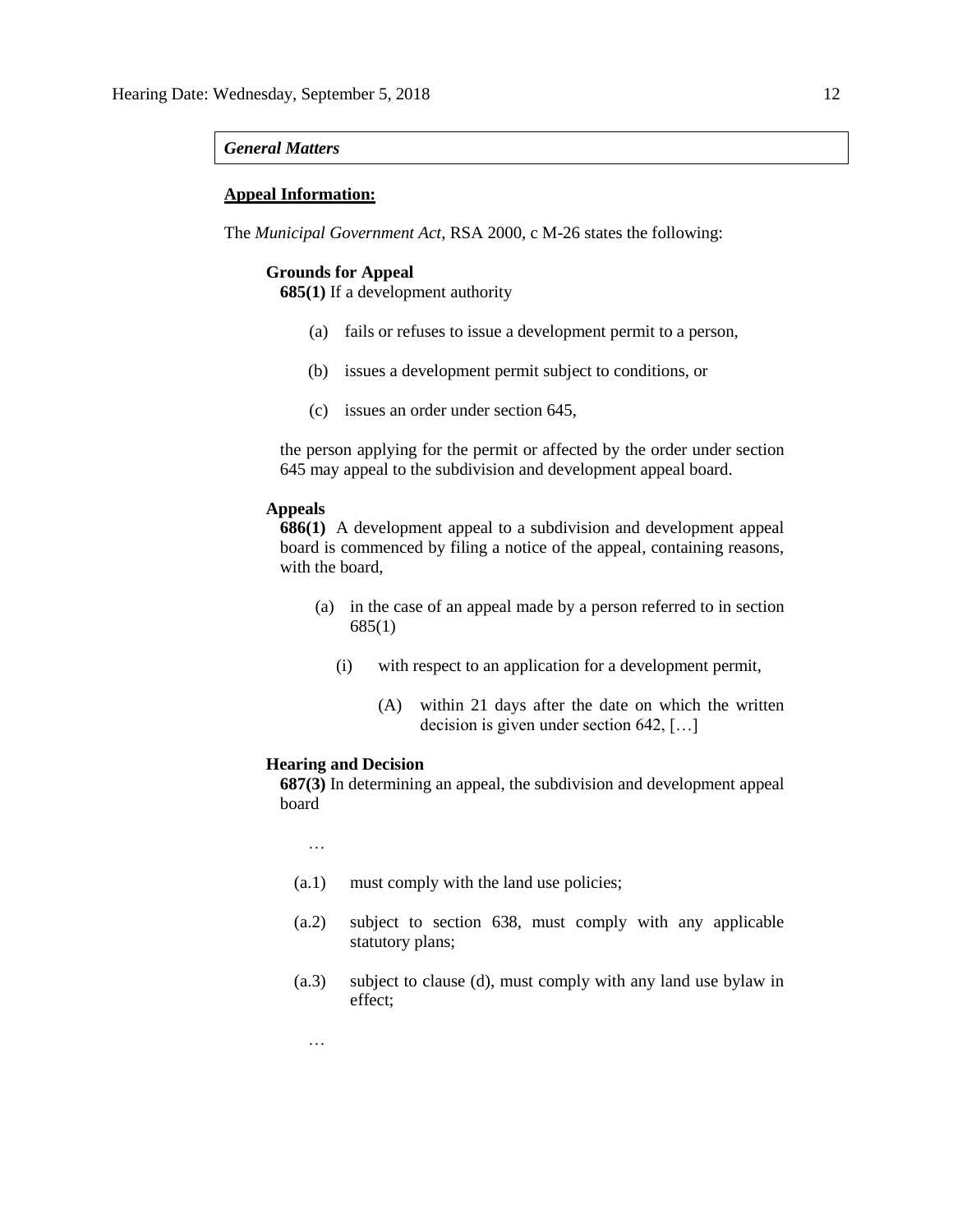- (c) may confirm, revoke or vary the order, decision or development permit or any condition attached to any of them or make or substitute an order, decision or permit of its own;
- (d) may make an order or decision or issue or confirm the issue of a development permit even though the proposed development does not comply with the land use bylaw if, in its opinion,
	- (i) the proposed development would not
		- (A) unduly interfere with the amenities of the neighbourhood, or
		- (B) materially interfere with or affect the use, enjoyment or value of neighbouring parcels of land,

and

(ii) the proposed development conforms with the use prescribed for that land or building in the land use bylaw.

#### **General Provisions from the** *Edmonton Zoning Bylaw:*

Under section 340.3(36), **Minor Digital Off-premises Signs** is a **Discretionary Use** in the (CSC) Shopping Centre Zone.

#### Under section 7.9(6), **Minor Digital Off-premises Signs** means:

any Sign that is remotely changed on or off Site and has a Message Duration greater than or equal to 6 seconds. Minor Digital Off-premises Signs incorporate a technology or method allowing the Sign to change Copy without having to physically or mechanically replace the Sign face or its components. The Copy on such Sign directs attention to a business, activity, product, service or entertainment that cannot be considered as the principal products sold nor a principal business, activity, entertainment or service provided on the premises or Site where the Sign is displayed.

# Under section 6.2, **Freestanding Signs** means:

any On-premises or Off-premises Sign supported independently of a building. The Sign may take the form of single or multiple icons, product or corporate symbol, may involve a three dimensional or volumetric representation, may have single or multiple faces and may or may not be permanently fixed to the ground;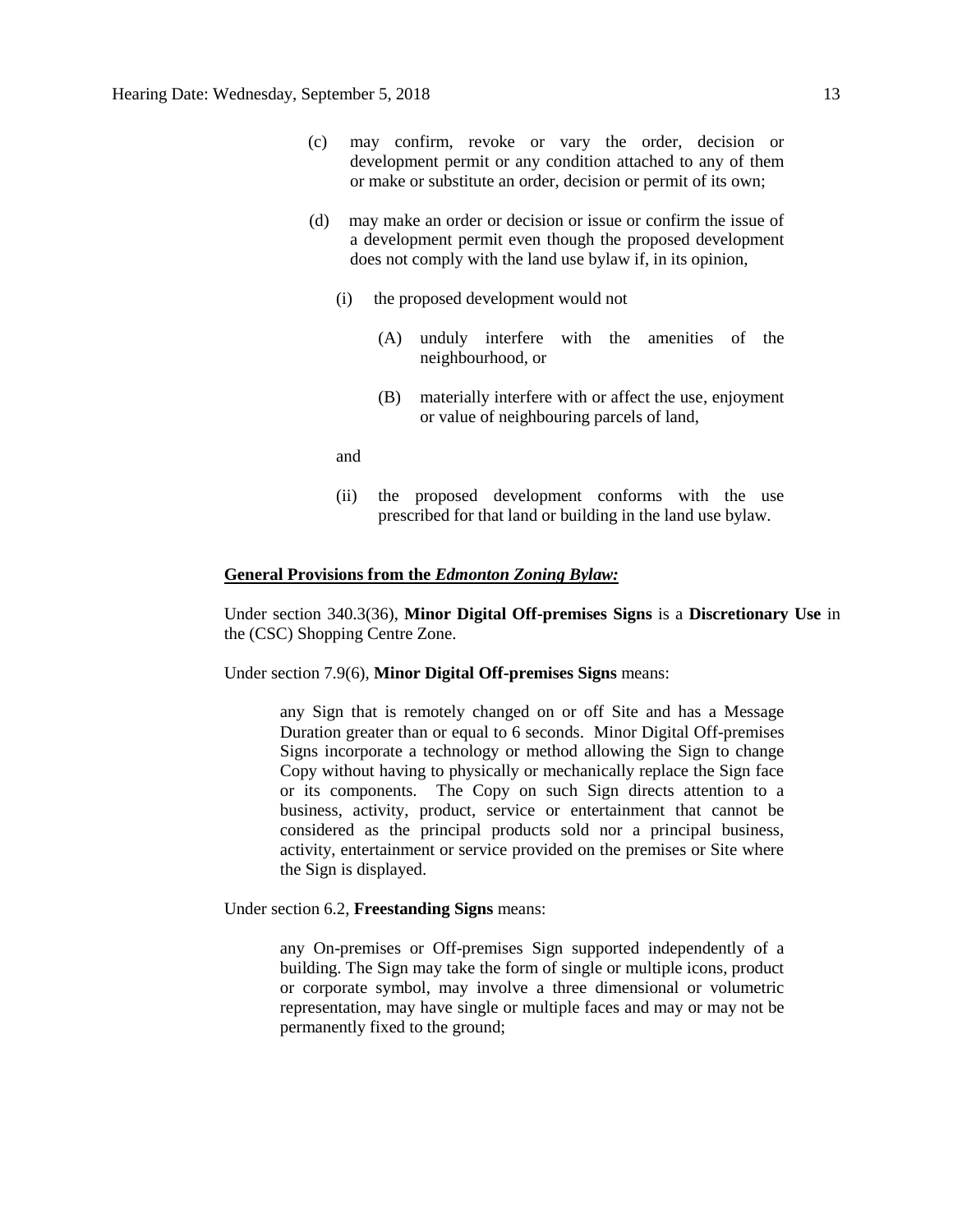

Under section 6.2, **Off-Premise Sign** means:

any Sign displaying Copy that directs attention to a business, activity, product, service or entertainment that cannot be considered as the principal products sold nor a principal business, activity, service or entertainment provided on the premises or Site where the Sign is displayed.

Section 320.4(8) states "Signs shall comply with the regulations found in Schedule 59E."

Section 320.1 states that the **General Purpose** of the **(CSC) Shopping Centre Zone** is "to provide for larger shopping centre developments intended to serve a community or regional trade area. Residential, office, entertainment and cultural uses may also be included within such shopping complexes."

## *Schedule 59E*

Schedule 59E.3(5)(i) states "proposed Signs with an Area greater than  $8.0 \text{ m}^2$  shall not be located within any Setback."

Section 320.4(3) states "A minimum Setback of 6.0 m shall be required where a Site abuts a public roadway, other than a Lane, or the property line of a Site in a Residential Zone."

Under section 6.1, **Setback** means "the distance that a development or a specified portion of it, must be set back from a property line. A Setback is not a Yard, Amenity Space, or Separation Space."

Under section 6.2, **Sign Area** means "the entire area of the Sign on which Copy is intended to be placed. In the case of double-faced or multi-faced Sign, only half of the area of each face of the Sign used to display advertising Copy shall be used in calculating the total Sign Area."

# **Development Officer's Determination**

**1) Proposed Signs with an Area greater than 8.0 m2 shall not be located within any Setback (Reference Section 59E.3(5)(i)).**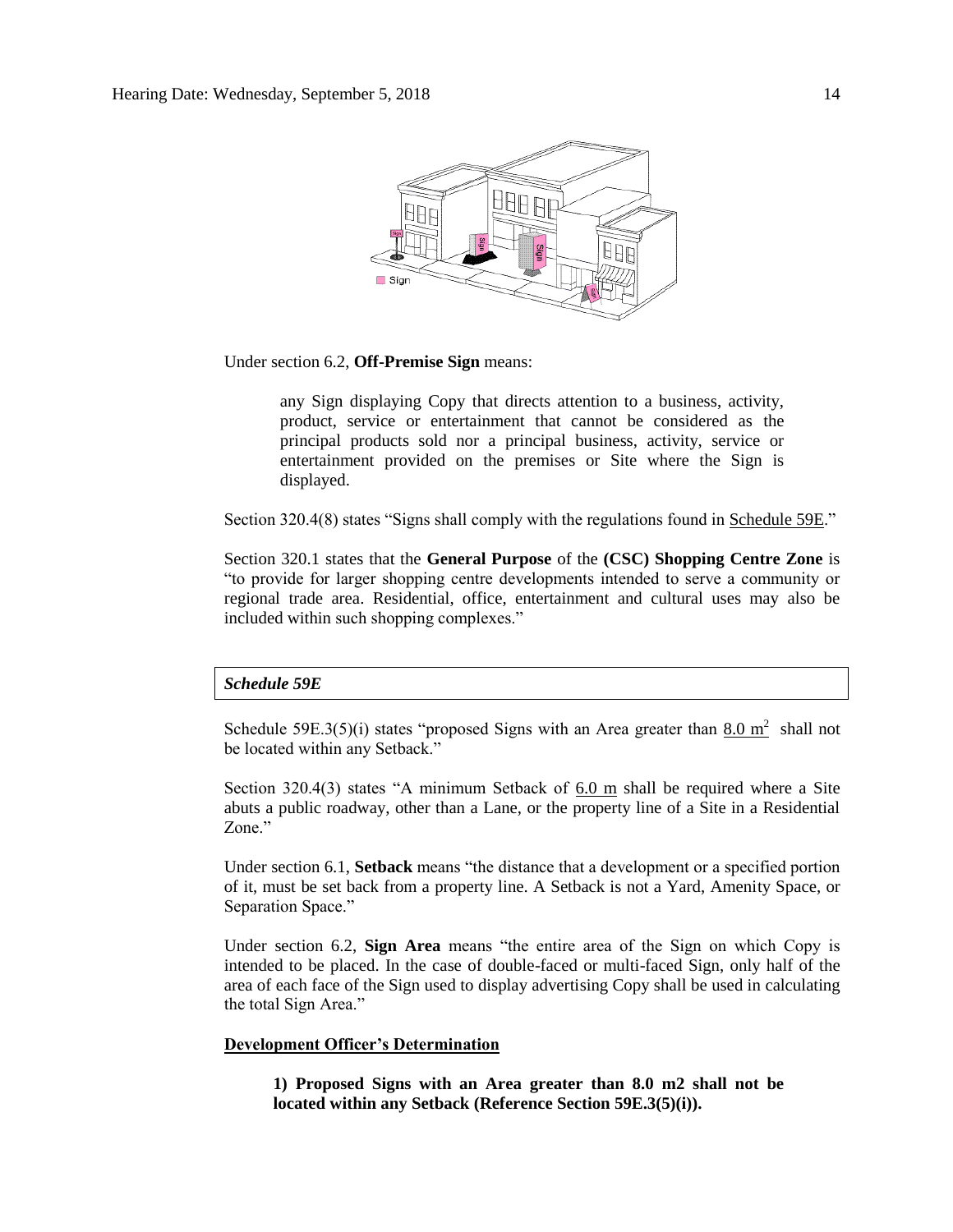# **Required Setback: 6.0m Proposed Setback: 5.4m Deficient by 0.6m** [unedited]

### *Sign Regulations – General Provisions*

Section 59.2 states the following with respect to General Provisions:

- 1. No Sign shall be erected, operated, used or maintained that:
	- a. due to its position, shape, colour, format or illumination obstructs the view of, or shall be confused with, an official traffic Sign, signal or device, as determined by the Development Officer in consultation with the Transportation Services;
	- b. displays lights resembling the flashing lights usually associated with danger or those used by police, fire, ambulance and other emergency vehicles; and
	- c. uses spot or reflector lights directed at on-coming traffic or displays travelling or flashing messages that create a hazard to traffic on a public roadway from which the Sign is visible.
- 2. Major Digital Signs, Minor Digital On-premises Signs, Minor Digital Off-premises Signs, and Minor Digital On-premises Off-premises Signs shall be located such that the Sign does not obscure a driver decision point. The Development Officer and Transportation Services shall be satisfied that each Copy Area:
	- a. does not physically obstruct the sightlines or view of a traffic control device or traffic control signal for oncoming vehicle traffic;
	- b. is not located in the field of view near or past the traffic control device or traffic control signal in the sightlines of oncoming vehicle traffic;
	- c. is not located in the field of view near or past other traffic conflict points such as intersections, merge points, exit ramps, or curved roadways; and
	- d. illumination does not compete with or dull the contrast of the traffic control device or traffic control signal for oncoming vehicle traffic.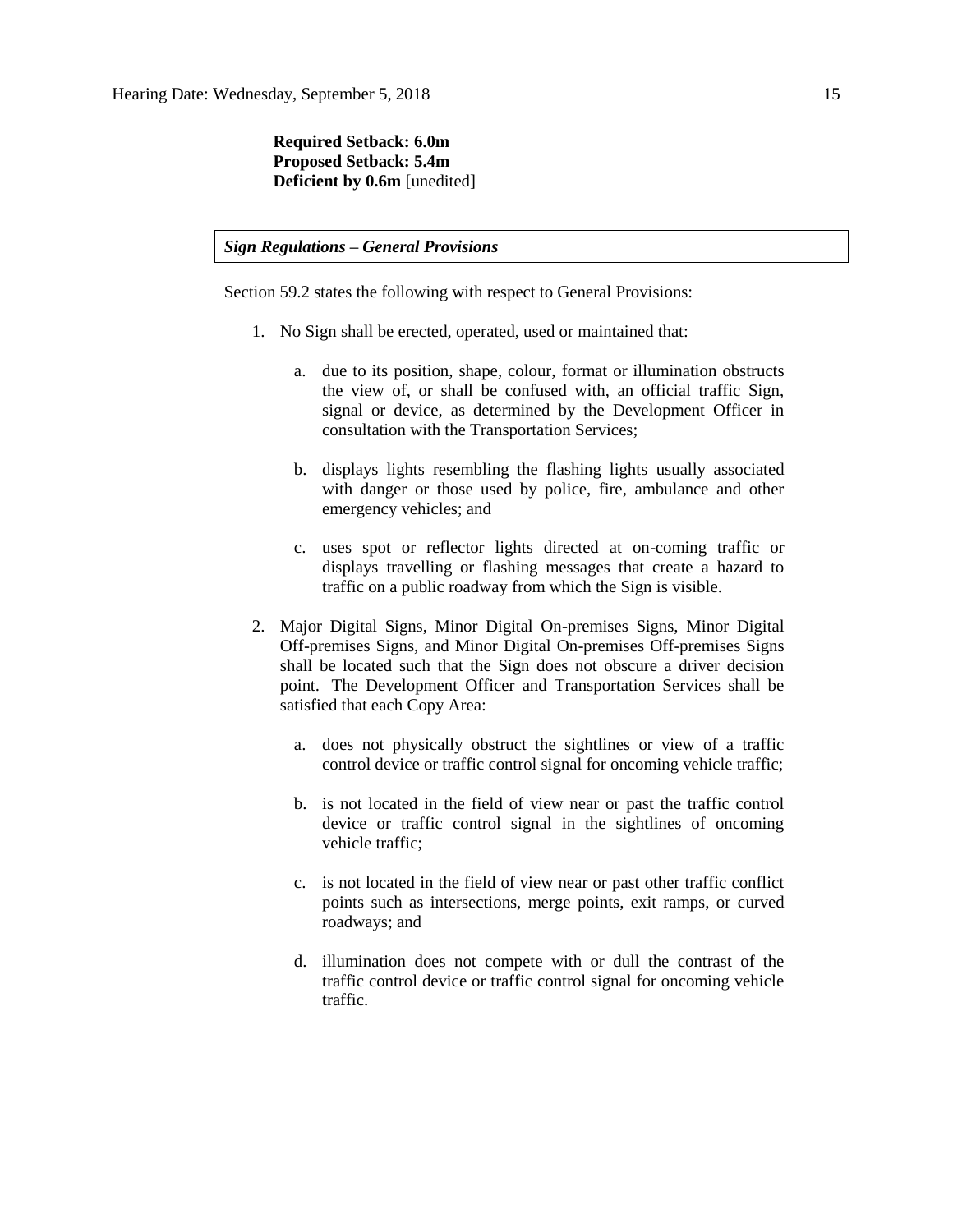#### **Development Officer's Determination**

**2) No Sign shall be erected, operated, used or maintained that due to its position, shape, colour, format or illumination obstructs the view of, or shall be confused with, an official traffic Sign, signal or device, as determined by the Development Officer in consultation with the Transportation Services. (Reference Section 59.2(1) and 59.2(2)).**

**The application was reviewed in consultation with Subdivision Planning (Transportation Services). Subdivision Planning reviewed the proposed sign application and OBJECTS to the proposed development. The proposed digital sign is within the 20 degree cone of vision for the left-turn signal for westbound Yellowhead Trail onto southbound Fort Road/Wayne Gretzky Drive. A digital sign in this location will backlight the traffic signal, increasing driver distraction and reducing traffic safety.** 

**The Development Officer supports the comments from Subdivision Planning.** [unedited]

Section 59.2(7) states:

For all Sign Applications for Major Digital Sign, Minor Digital Onpremises Signs, Minor Digital Off-premises Signs, and Minor Digital On-premises Off-premises Signs, the Development Officer shall review the application in context with the surrounding development, such as (but not limited to): the architectural theme of the area; any historic designations; the requirements of any Statutory Plan; any streetscape improvements; proximity to residential development; driver decision points; and traffic conflict points. The Development Officer may require application revisions to mitigate the impact of a proposed Sign, and may refuse a permit that adversely impacts the built environment.

### **Development Officer's Determination**

**3) For all Sign Applications for Minor Digital Off-premises Signs the Development Officer shall review the application in context with the surrounding development, such as (but not limited to): the architectural theme of the area; any historic designations; the requirements of any Statutory Plan; any streetscape improvements; proximity to residential development; driver decision points; and traffic conflict points. The Development Officer may require application revisions to mitigate the impact of a proposed Sign, and may refuse a permit that adversely impacts the built environment. (Reference Section 59.2(7)).**

**The Development Officer consulted with Subdivision Planning (Transportation Services) and provided the applicant the opportunity to relocate the sign, however the applicant declined.**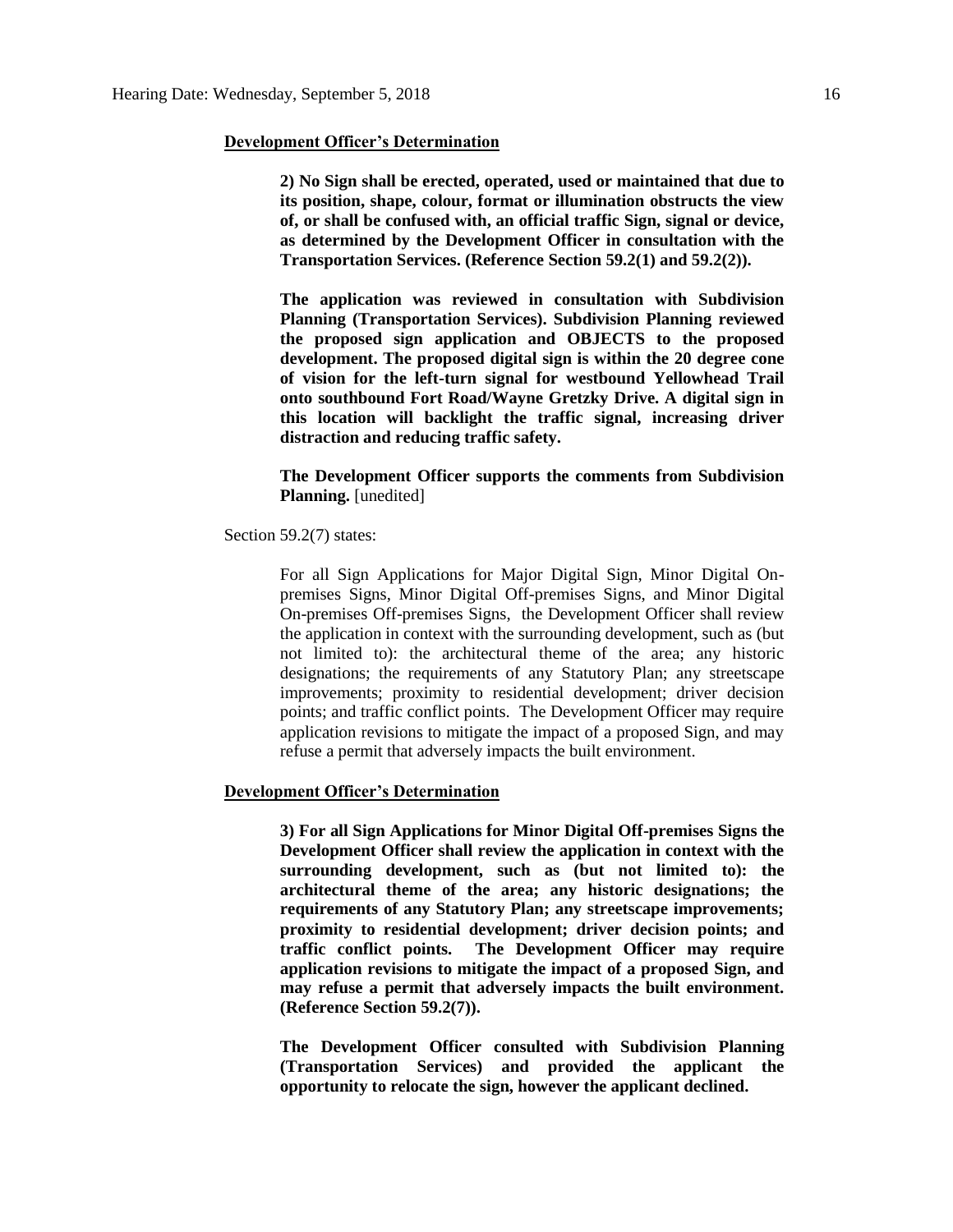**It is the opinion of the Development Officer that the applicant did not attempt to mitigate the impact of the sign as requested by Subdivision Planning. It is the opinion of the Development Officer that the sign will adversely impact the built environment.** [unedited]

Notice to Applicant/Appellant

Provincial legislation requires that the Subdivision and Development Appeal Board issue its official decision in writing within fifteen days of the conclusion of the hearing.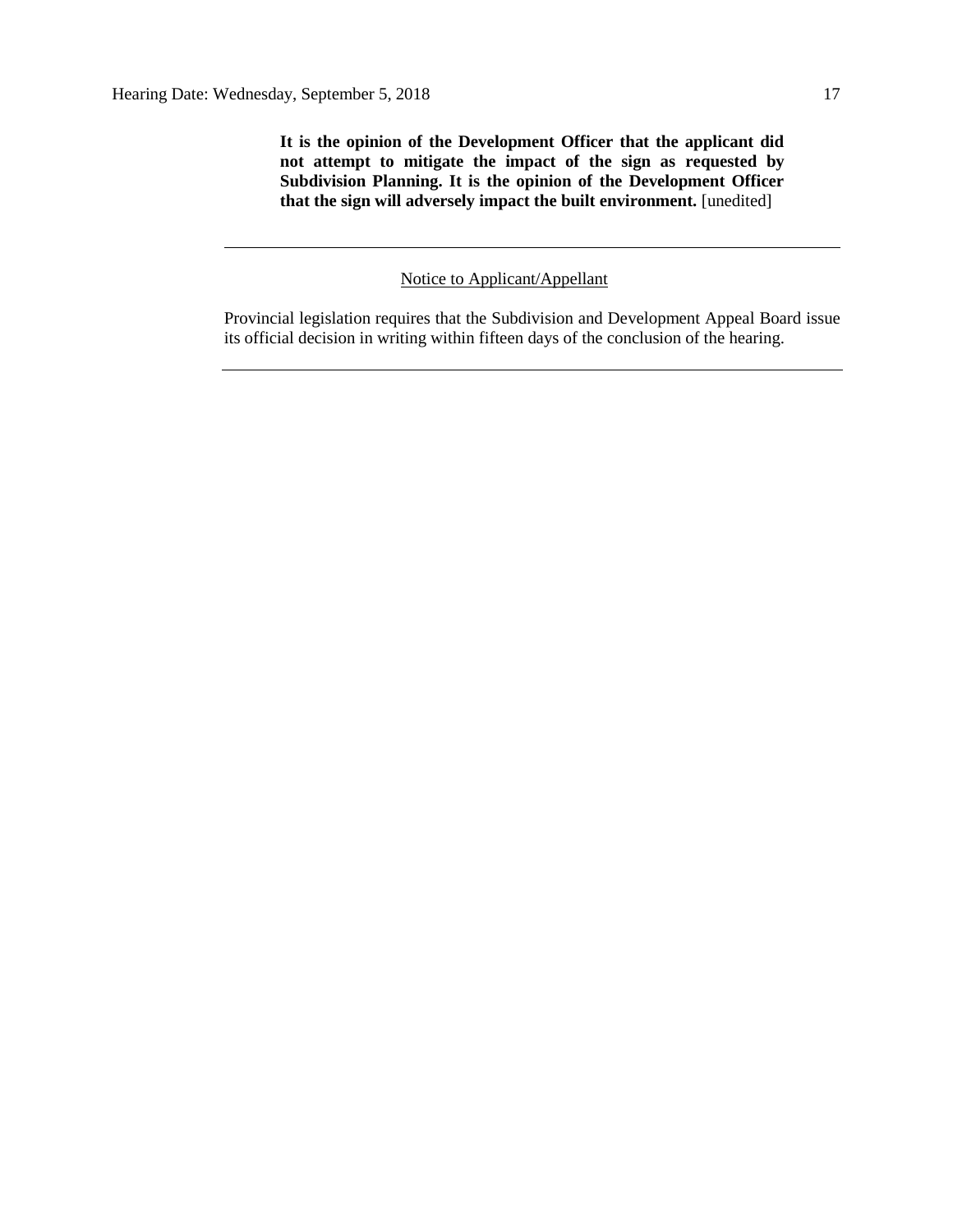| <b>Edmonton</b>                                                                                                       | Project Number: 273339892-001<br><b>Application Date:</b><br>JAN 26, 2018<br>Printed:<br>August 8, 2018 at 2:59 PM<br><b>Application for</b><br>1 of 2<br>Page: |  |  |  |  |
|-----------------------------------------------------------------------------------------------------------------------|-----------------------------------------------------------------------------------------------------------------------------------------------------------------|--|--|--|--|
| <b>Sign Combo Permit</b>                                                                                              |                                                                                                                                                                 |  |  |  |  |
|                                                                                                                       |                                                                                                                                                                 |  |  |  |  |
| This document is a Development Permit Decision for the development application described below.                       |                                                                                                                                                                 |  |  |  |  |
| Applicant                                                                                                             | Property Address(es) and Legal Description(s)                                                                                                                   |  |  |  |  |
|                                                                                                                       | 12340 - FORT ROAD NW<br>Plan 9525276 Blk 20 Lot 22                                                                                                              |  |  |  |  |
|                                                                                                                       |                                                                                                                                                                 |  |  |  |  |
|                                                                                                                       | <b>Location(s)</b> of Work                                                                                                                                      |  |  |  |  |
|                                                                                                                       | Suite:<br>12340 - FORT ROAD NW                                                                                                                                  |  |  |  |  |
|                                                                                                                       | Entryway: 12340 - FORT ROAD NW                                                                                                                                  |  |  |  |  |
|                                                                                                                       | Building: 12340 - FORT ROAD NW                                                                                                                                  |  |  |  |  |
| <b>Scope of Application</b><br>MEDIA/SANDS HOTEL).<br><b>Permit Details</b>                                           | To install (1) Minor Digital Off-premises Freestanding Sign (2 digital panels V-shaped 3.1m x 6.1m facing NE/SW)(OUTFRONT                                       |  |  |  |  |
|                                                                                                                       |                                                                                                                                                                 |  |  |  |  |
| ASA Sticker No./Name of Engineer:<br>Construction Value: 150000                                                       | Class of Permit: Class B                                                                                                                                        |  |  |  |  |
|                                                                                                                       | <b>Expiry Date:</b>                                                                                                                                             |  |  |  |  |
| Fascia Off-premises Sign: 0                                                                                           | Freestanding Off-premises Sign: 0                                                                                                                               |  |  |  |  |
| Fascia On-premises Sign: 0                                                                                            | Freestanding On-premises Sign: 0                                                                                                                                |  |  |  |  |
| Roof Off-premises Sign: 0                                                                                             | Projecting Off-premises Sign: 0                                                                                                                                 |  |  |  |  |
| Roof On-premises Sign: 0                                                                                              | Projecting On-premises Sign: 0                                                                                                                                  |  |  |  |  |
| Minor Digital On-premises Sign: 0                                                                                     | Replacement Panel on Existing Sign: 0                                                                                                                           |  |  |  |  |
| Minor Digital Off-premises Sign: 2                                                                                    | Comprehensive Sign Design: 0                                                                                                                                    |  |  |  |  |
| Minor Digital On/Off-premises Sign: 0                                                                                 | Major Digital Sign: 0                                                                                                                                           |  |  |  |  |
| I/We certify that the above noted details are correct.                                                                |                                                                                                                                                                 |  |  |  |  |
| Applicant signature:                                                                                                  |                                                                                                                                                                 |  |  |  |  |
| <b>Development Application Decision</b><br>Refused<br>Issue Date: Jul 30, 2018 Development Authority: NOORMAN, BRENDA |                                                                                                                                                                 |  |  |  |  |
|                                                                                                                       | THIS IS NOT A PERMIT                                                                                                                                            |  |  |  |  |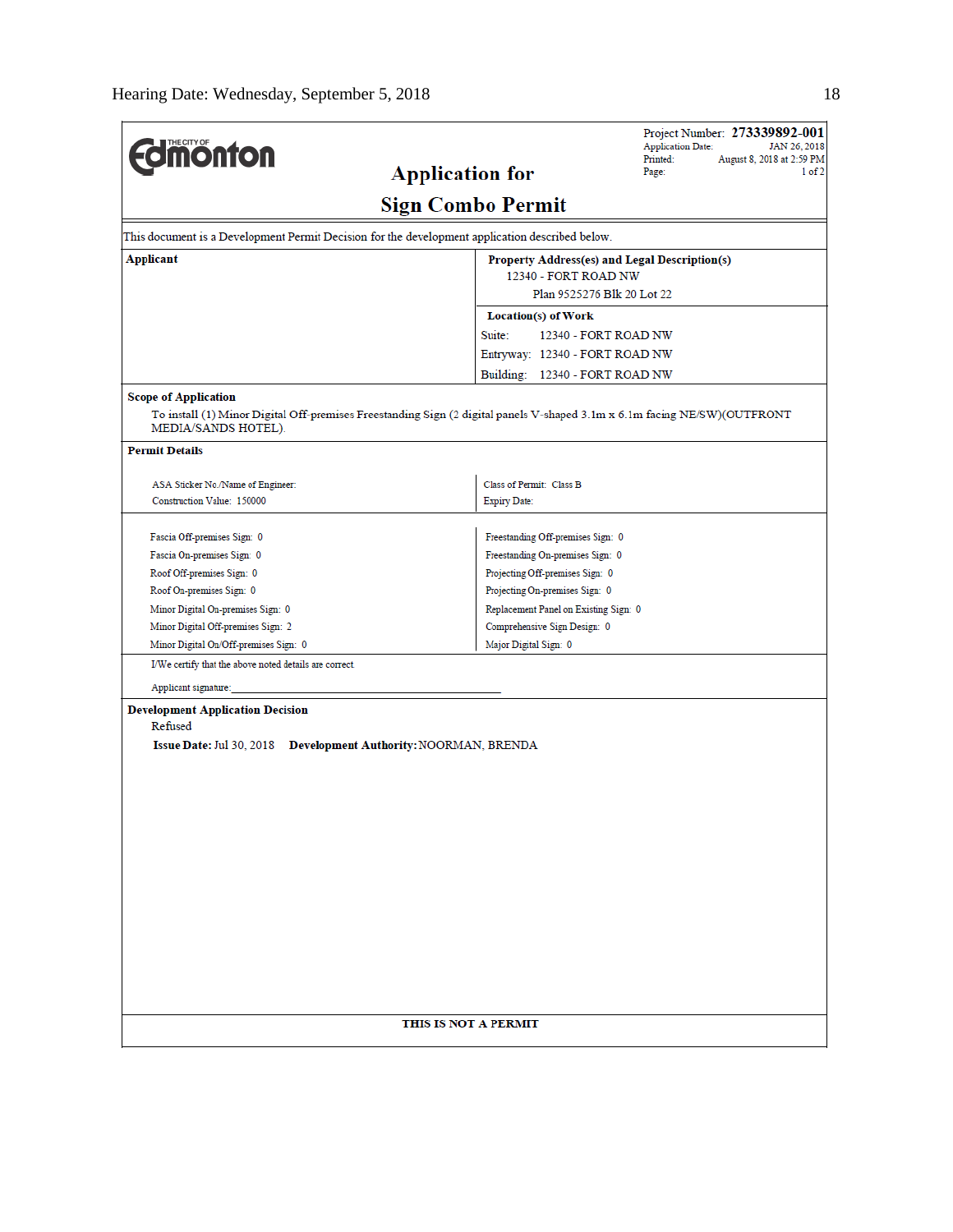$\overline{a}$ 

|                                                                                                             |                    |                          |           | Project Number: 273339892-001<br><b>Application Date:</b><br>JAN 26, 2018                                                                                                                                                                                                                                                                                                                                                                                                                                                                        |
|-------------------------------------------------------------------------------------------------------------|--------------------|--------------------------|-----------|--------------------------------------------------------------------------------------------------------------------------------------------------------------------------------------------------------------------------------------------------------------------------------------------------------------------------------------------------------------------------------------------------------------------------------------------------------------------------------------------------------------------------------------------------|
| <b>monton</b>                                                                                               |                    |                          |           | Printed:<br>August 8, 2018 at 2:59 PM<br>$2$ of $2$<br>Page:                                                                                                                                                                                                                                                                                                                                                                                                                                                                                     |
|                                                                                                             |                    | <b>Application for</b>   |           |                                                                                                                                                                                                                                                                                                                                                                                                                                                                                                                                                  |
|                                                                                                             |                    | <b>Sign Combo Permit</b> |           |                                                                                                                                                                                                                                                                                                                                                                                                                                                                                                                                                  |
| <b>Reason for Refusal</b><br>Required Setback: 6.0m                                                         |                    |                          |           | 1) Proposed Signs with an Area greater than 8.0 m2 shall not be located within any Setback (Reference Section 59E.3(5)(i)).                                                                                                                                                                                                                                                                                                                                                                                                                      |
| Proposed Setback: 5.4m<br>Deficient by 0.6m                                                                 |                    |                          |           |                                                                                                                                                                                                                                                                                                                                                                                                                                                                                                                                                  |
| consultation with the Transportation Services. (Reference Section 59.2(1) and 59.2(2)).                     |                    |                          |           | 2) No Sign shall be erected, operated, used or maintained that due to its position, shape, colour, format or illumination obstructs the<br>view of, or shall be confused with, an official traffic Sign, signal or device, as determined by the Development Officer in                                                                                                                                                                                                                                                                           |
| this location will backlight the traffic signal, increasing driver distraction and reducing traffic safety. |                    |                          |           | The application was reviewed in consultation with Subdivision Planning (Transportation Services). Subdivision Planning reviewed<br>the proposed sign application and OBJECTS to the proposed development. The proposed digital sign is within the 20 degree cone<br>of vision for the left-turn signal for westbound Yellowhead Trail onto southbound Fort Road/Wayne Gretzky Drive. A digital sign in                                                                                                                                           |
| The Development Officer supports the comments from Subdivision Planning.                                    |                    |                          |           |                                                                                                                                                                                                                                                                                                                                                                                                                                                                                                                                                  |
| and may refuse a permit that adversely impacts the built environment. (Reference Section 59.2(7)).          |                    |                          |           | 3) For all Sign Applications for Minor Digital Off-premises Signs the Development Officer shall review the application in context<br>with the surrounding development, such as (but not limited to): the architectural theme of the area; any historic designations; the<br>requirements of any Statutory Plan; any streetscape improvements; proximity to residential development; driver decision points;<br>and traffic conflict points. The Development Officer may require application revisions to mitigate the impact of a proposed Sign, |
| that the sign will adversely impact the built environment.<br><b>Rights of Appeal</b>                       |                    |                          |           | The Development Officer consulted with Subdivision Planning (Transportation Services) and provided the applicant the<br>opportunity to relocate the sign, however the applicant declined. It is the opinion of the Development Officer that the applicant did<br>not attempt to mitigate the impact of the sign as requested by Subdivision Planning. It is the opinion of the Development Officer                                                                                                                                               |
| through 689 of the Municipal Government Act.                                                                |                    |                          |           | The Applicant has the right of appeal within 21 days after the date on which the decision is made, as outlined in Section 683                                                                                                                                                                                                                                                                                                                                                                                                                    |
| Fees                                                                                                        |                    |                          |           |                                                                                                                                                                                                                                                                                                                                                                                                                                                                                                                                                  |
|                                                                                                             | <b>Fee Amount</b>  | <b>Amount Paid</b>       | Receipt # | <b>Date Paid</b>                                                                                                                                                                                                                                                                                                                                                                                                                                                                                                                                 |
| Sign Dev Appl Fee - Digital Signs<br>Total GST Amount:                                                      | \$902.00<br>\$0.00 | \$902.00                 | 04797025  | Feb 14, 2018                                                                                                                                                                                                                                                                                                                                                                                                                                                                                                                                     |
| <b>Totals for Permit:</b>                                                                                   | \$902.00           | \$902.00                 |           |                                                                                                                                                                                                                                                                                                                                                                                                                                                                                                                                                  |
|                                                                                                             |                    |                          |           |                                                                                                                                                                                                                                                                                                                                                                                                                                                                                                                                                  |
|                                                                                                             |                    | THIS IS NOT A PERMIT     |           |                                                                                                                                                                                                                                                                                                                                                                                                                                                                                                                                                  |
|                                                                                                             |                    |                          |           |                                                                                                                                                                                                                                                                                                                                                                                                                                                                                                                                                  |